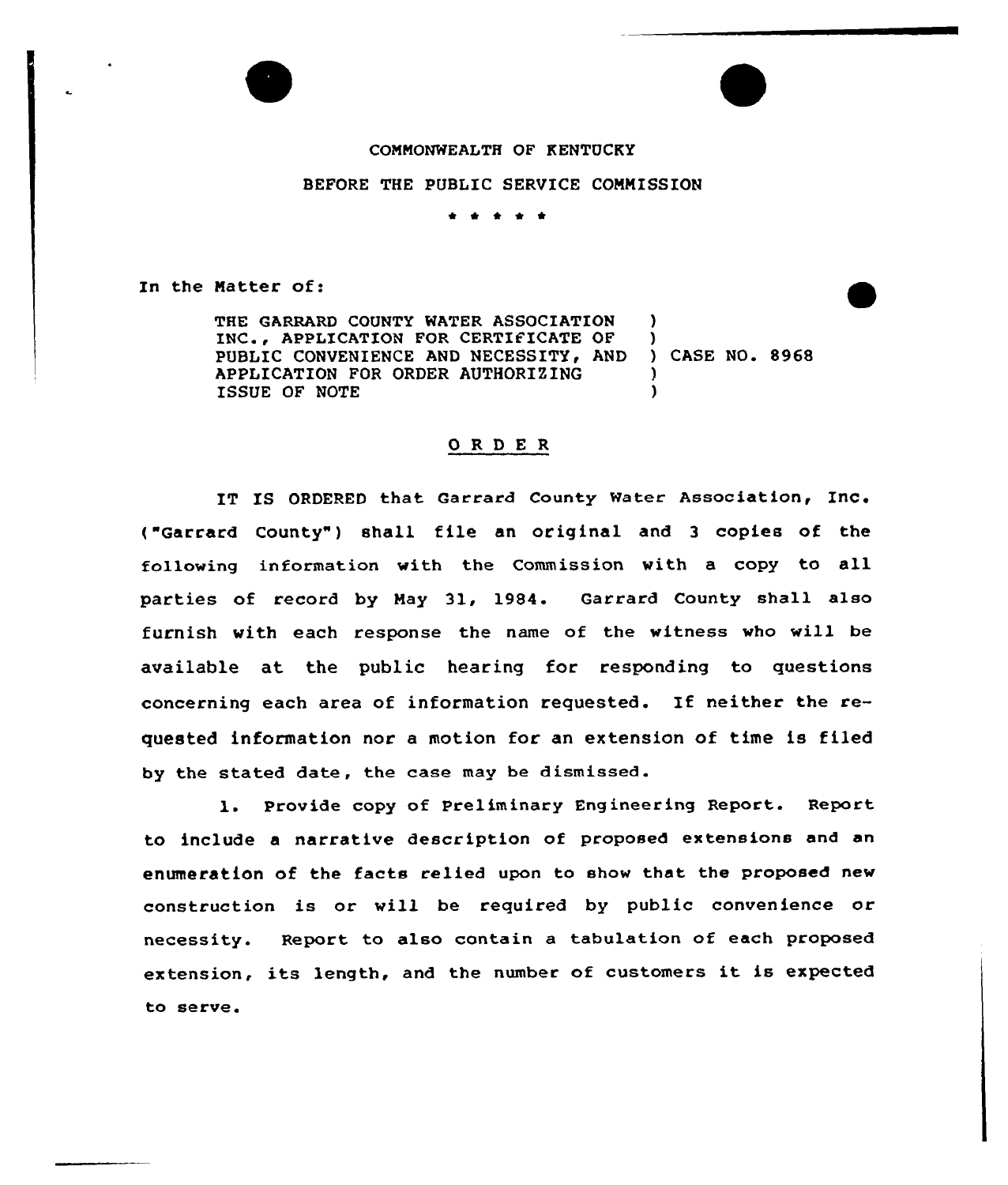2. Provide hydraulic analyses, supported by computations and actual field measurements, of typical operational sequences of the existing water distribution system. Computations are to be documented by a schematic map of the system that shows pipeline sizes, lengths, connections, pumps, water storage tanks, and sea level elevations of key points, as well as allocations of actual customer demands. Flows used in the analyses shall be identified as to whether they are based on average instantaneous flows, peak instantaneous flows, or any combination or variation thereof. The flaws used in the analyses shall be documented by actual field measurements and customer use records. Justify fully any assumptions used in the analyses.

3. Provide <sup>a</sup> summary of any operational deficiencies of the existing water system that are indicated by the hydraulic analyses or that are known from experience.

4. Provide a pressure recording chart showing the actual 24-hour continuously measured pressure available at Garrard County's water storage tank in the vicinity of Bryantsville. Identify the 24-hour period recorded, the exact location of the pressure recorder and the sea 1evel elevation of the recorder.

5. provide <sup>a</sup> pressure recording chart showing the actual 24-hour continuously measured pressure available at the City of. Lancaster's water main in the vicinity of the proposed connection on Highway 39. Identify the 24-hour period recorded, the exact location of the pressure recorder and the sea level elevation of the recorder.

 $-2-$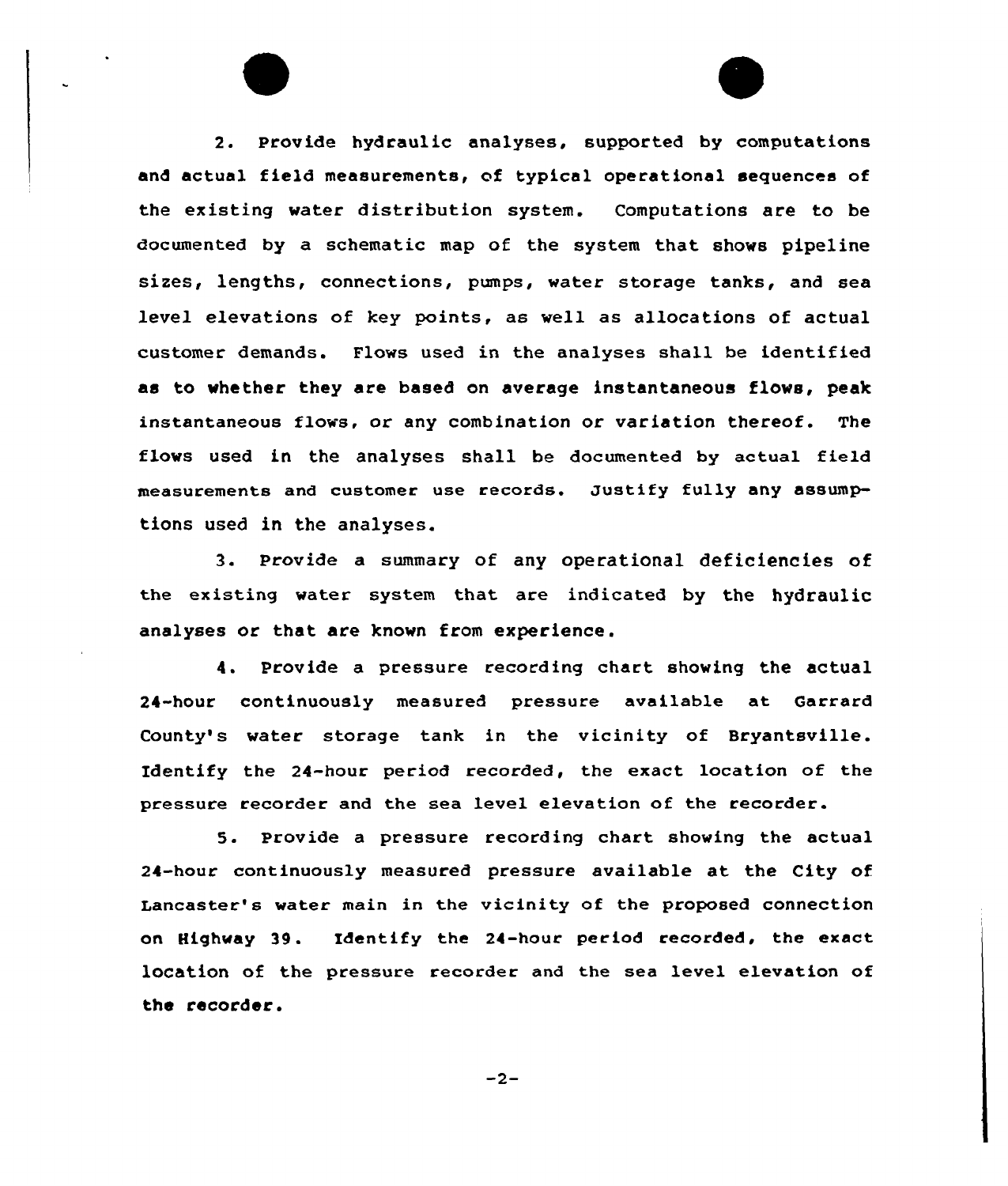6. Provide a pressure recording chart showing the actual 24-hour continuously measured pressure available at Garrard County's water main in the vicinity of the intersection of Highways 994 and White Lick Road. Identify the 24-hour period recorded, the exact location of the pressure recorder and the sea level elevation of the recorder.

7. Provide <sup>a</sup> pressure recording chart showing the actual 24-hour continuously measured pressure available at Garrard County's water tank located in the vicinity of Narksburg. Identify the 24-hour period recorded, the exact location of the pressure recorder and the sea level elevation of the recorder.

8. Provide <sup>a</sup> pressure recording chart showing the actual 24-hour continuously measured pressure available at Garrard County's water tank located in the vicinity of Nanse. Identify the 24-hour period recorded, the exact location of the pressure recorder and the sea level elevation of the recorder.

9. Provide <sup>a</sup> pressure recording chart showing the actual 24-hour continuously measured pressure available on the existing water line on Copper Creek Road at Gabbard Road. Identify the 24-hour period recorded, the exact location of the pressure recorder.

10. Provide a pressure recording chart showing the actual 24-hour continuously measured pressure available at Garrard County's water main in the vicinity of the intersection of Highway 954 and Day Road. Identify the 24-hour period recorded, the exact location of the pressure recorder and the sea level elevation of the recorder.

 $-3-$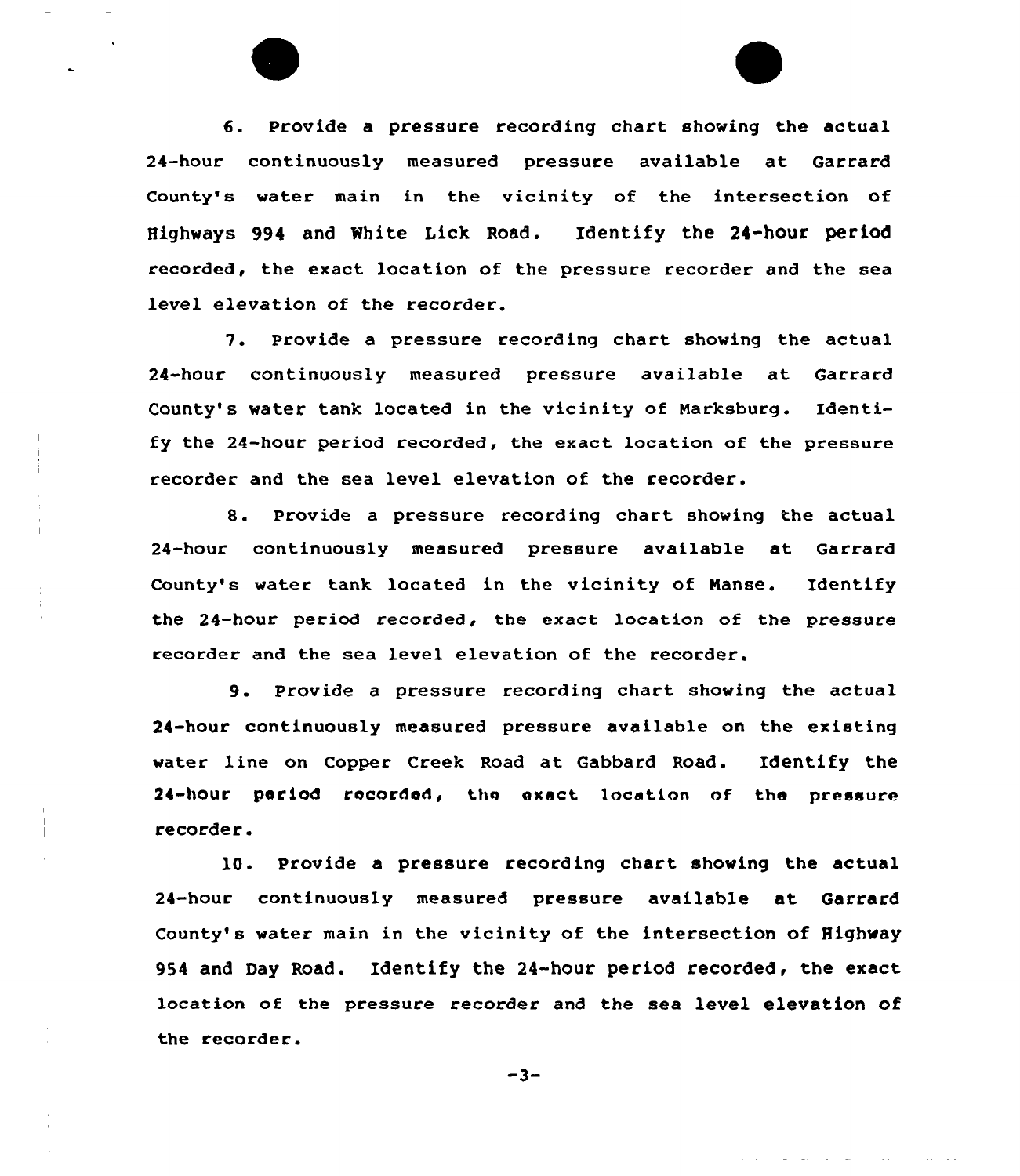ll. Provide <sup>a</sup> pressure recording chart showing the actual 24-hour continuously measured pressure available at the existing 6-inch water line on Old Highway 27 at Kemper Lane. Identify the 24-hour period recorded, the exact location of the pressure recorder and the sea level elevation of the recorder.

12. Provide a pressure recording shoving the actual 24-hour continuously measured pressure available at the end of the existing water line on Highvay 1355. Identify the 24-hour period recorded, the exact location of the pressure recorder and the sea level elevation of the recorder.

13. provide <sup>a</sup> pressure recording chart showing the actual 24-hour continuously measured pressure available on the existing water line on Fisher-Ford Road at Sutton Lane. Identify the 24-hour period recorded, the exact location of the pressure recorder and the sea level elevation of the recorder.

14. Provide a pressure recording chart shoving the actual 24-hour continuously measured pressure available at the existing water line on Lowell Road at Gillespie Pike. Identify the 24-hour period recorded, the exact location of the pressure recorder and the sea level elevation of the recorder.

15. Provide <sup>a</sup> list of each of Garrard County's water storage tanks. Give the location, capacity, and overflow elevation of each tank. Explain how water is supplied to each tank.

16. Provide a list of each of Garrard County's pump stations. Give the location, number of pumps and their rated

-4-